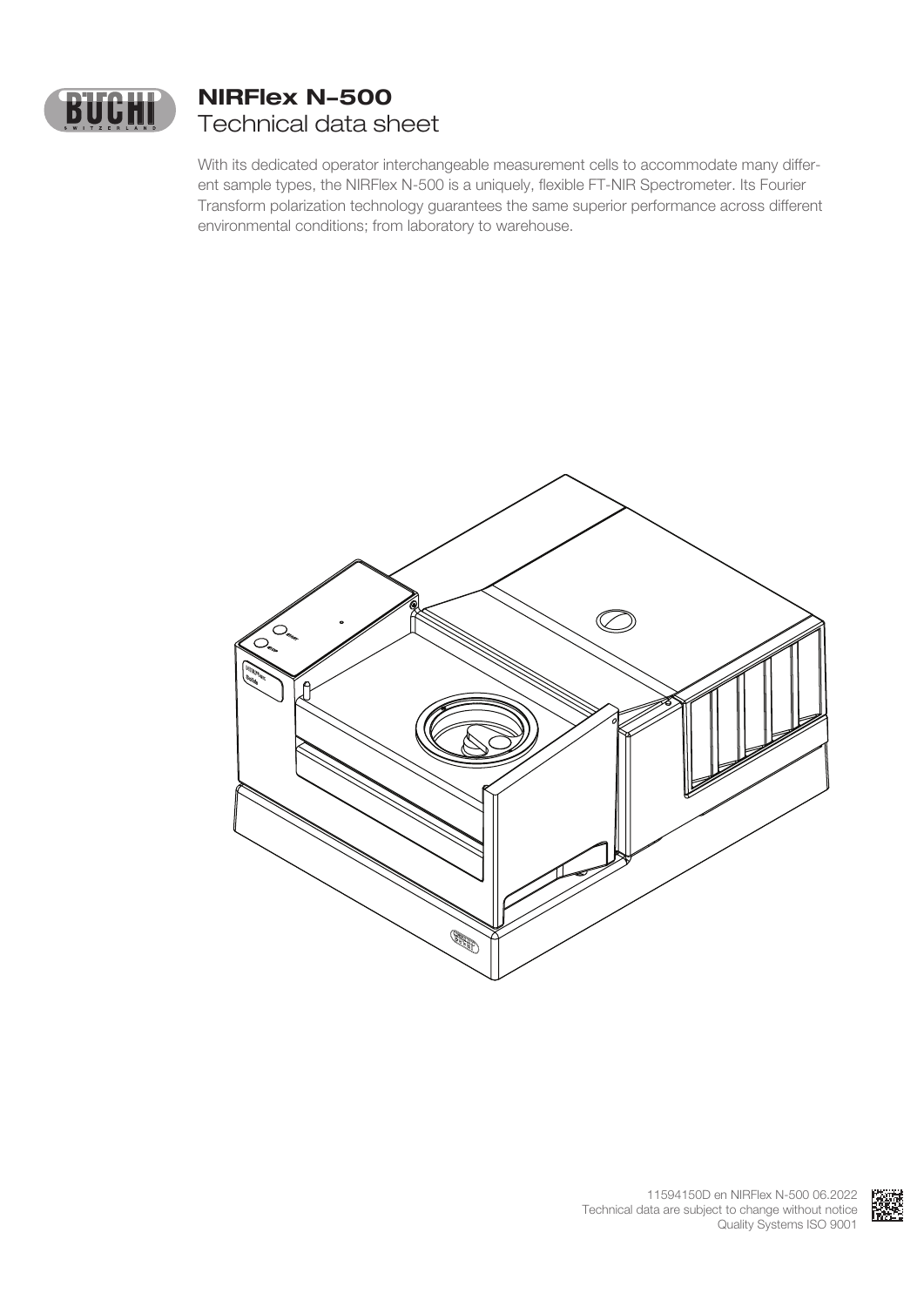## Scope of delivery

The following table depicts the most common package configurations by sample type and measuring mode.

|                                                                          | Basic<br>Solids<br>001 | <b>Standard Solids</b><br>002 | Advanced<br>Solids<br>003 | Basic<br>Liquids<br>004 | Standard<br>Liquids<br>005 | Advanced<br>Liquids<br>006 | Advanced Fiber Advanced Fiber<br><b>Optic Solids</b><br>007 | <b>Optic Liquids</b><br>008 | Advanced<br>Solids Trans-<br>mittance<br>010 |
|--------------------------------------------------------------------------|------------------------|-------------------------------|---------------------------|-------------------------|----------------------------|----------------------------|-------------------------------------------------------------|-----------------------------|----------------------------------------------|
| NIRFlex N-500 Base<br>Unit                                               | $\bullet$              | $\bullet$                     | $\bullet$                 | $\bullet$               | $\bullet$                  | $\bullet$                  | $\bullet$                                                   | $\bullet$                   | $\bullet$                                    |
| NIRWare 1 Software<br>CD incl. License Ba-<br>sic                        | $\bullet$              | $\bullet$                     |                           | $\bullet$               |                            |                            |                                                             |                             |                                              |
| NIRWare 1 Software<br>CD incl. License Ad-<br>vanced (CFR 21 Part<br>11) |                        |                               | $\bullet$                 |                         |                            | $\bullet$                  | $\bullet$                                                   | $\bullet$                   | e                                            |
| <b>NIRCal Calibration</b><br>Software CD incl. Li-<br>cense              |                        |                               | $\bullet$                 |                         | ۰                          | ٠                          | ٠                                                           | ۰                           |                                              |
| NIRCal Toolbox CD<br>incl. License                                       |                        | $\bullet$                     | $\bullet$                 |                         | $\bullet$                  | $\bullet$                  | $\bullet$                                                   | $\bullet$                   |                                              |
| IQ/OQ Manual                                                             | $\bullet$              | $\bullet$                     | $\bullet$                 | $\bullet$               | ۰                          | $\bullet$                  | ۰                                                           | $\bullet$                   | ٠                                            |
| Documentation Reg-<br>ulatory Compliance<br>FDA/EMEA                     |                        |                               | $\bullet$                 |                         |                            | $\bullet$                  | $\bullet$                                                   | $\bullet$                   |                                              |

#### Measurement cell

|                       | Basic<br>Solids | <b>Standard Solids</b><br>002 | Advanced<br>Solids | Basic<br>Liquids | Standard<br>Liquids | Advanced<br>Liquids | Advanced Fiber Advanced Fiber<br><b>Optic Solids</b> | <b>Optic Liquids</b> | Advanced<br>Solids Trans-<br>mittance |
|-----------------------|-----------------|-------------------------------|--------------------|------------------|---------------------|---------------------|------------------------------------------------------|----------------------|---------------------------------------|
|                       | 001             |                               | 003                | 004              | 005                 | 006                 | 007                                                  | 008                  | 010                                   |
| <b>Solids</b>         | $\bullet$       | $\bullet$                     | $\bullet$          |                  |                     |                     |                                                      |                      |                                       |
| Solids transmittance* |                 |                               |                    |                  |                     |                     |                                                      |                      | ٠                                     |
| Liquid                |                 |                               |                    | $\bullet$        | $\bullet$           | $\bullet$           |                                                      |                      |                                       |
| Fiber optic solids    |                 |                               |                    |                  |                     |                     | ٠                                                    |                      |                                       |
| Fiber optic liquids   |                 |                               |                    |                  |                     |                     |                                                      | $\bullet$            |                                       |

#### Add-Ons adapter

|                                                               | Basic<br>Solids<br>001 | <b>Standard Solids</b><br>002 | Advanced<br>Solids<br>003 | Basic<br>Liquids<br>004 | Standard<br>Liquids<br>005 | Advanced<br>Liquids<br>006 | <b>Optic Solids</b><br>007 | Advanced Fiber Advanced Fiber<br><b>Optic Liquids</b><br>008 | Advanced<br>Solids Trans-<br>mittance<br>010 |
|---------------------------------------------------------------|------------------------|-------------------------------|---------------------------|-------------------------|----------------------------|----------------------------|----------------------------|--------------------------------------------------------------|----------------------------------------------|
| Petri dish                                                    | $\bullet$              | $\bullet$                     | $\bullet$                 |                         |                            |                            |                            |                                                              |                                              |
| Vial                                                          |                        |                               | $\bullet$                 |                         |                            |                            |                            |                                                              |                                              |
| XL                                                            |                        |                               | $\bullet$                 |                         |                            |                            |                            |                                                              |                                              |
| (irregular solid sam-<br>ples or transparent<br>plastic bags) |                        |                               |                           |                         |                            |                            |                            |                                                              |                                              |
| Tablet                                                        |                        |                               | $\bullet$                 |                         |                            |                            |                            |                                                              |                                              |
| (reflectance measure-<br>ment)                                |                        |                               |                           |                         |                            |                            |                            |                                                              |                                              |

\* Sample plates should be ordered separately according to sample size and format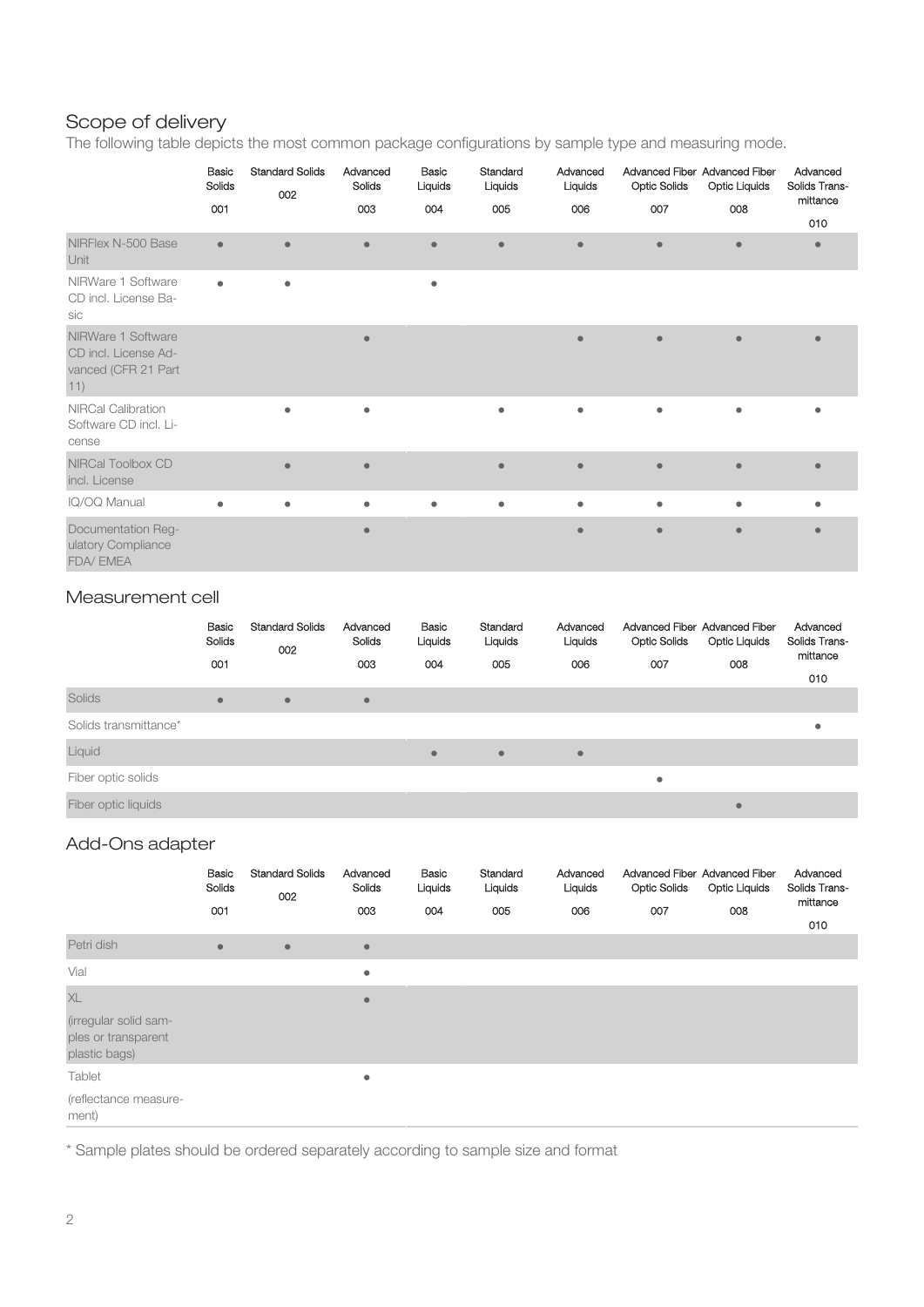#### Order code

Choose the configuration according to your needs:



- 01 Basic Solids
- 02 Standard Solids
- 03 Advanced Solids
- 04 Basic Liquids
- 05 Standard Liquids
- 06 Advanced Liquids
- 07 Advanced Fiber Optic Solids
- 008 Advanced Fiber Optic Liquids
- 010 Advanced Solids Transmittance

#### Technical data

#### Base unit

| Specification                                                                                                           | NIRFlex N-500                                                    |
|-------------------------------------------------------------------------------------------------------------------------|------------------------------------------------------------------|
| Dimensions ( $W \times D \times H$ )                                                                                    | 350 x 250 x 450 mm                                               |
| Spectral range<br>(if not specified differently for measuring cell)                                                     | 800 - 2500 nm<br>12 500 - 4000 cm <sup>-1</sup>                  |
| Resolution<br>(with boxcar apodization)                                                                                 | $8 \text{ cm}^{-1}$                                              |
| Type of interferometer                                                                                                  | Polarisation interferometer with TeO2 wedges                     |
| Wavenumber accuracy<br>(measured with HF gas cell at an ambient temperature of 25 $^{\circ}$ C $\pm$ 5<br>$^{\circ}$ C) | $\pm$ 0.2 cm <sup>-1</sup>                                       |
| Signal-to-noise ratio                                                                                                   | 10000<br>(peak-to-peak noise of a linear corrected<br>base-line) |
| Number of scans/sec.                                                                                                    | $2 - 4$                                                          |
| Lamp type                                                                                                               | Tungsten-halogen                                                 |
| Average life<br>(lamp)                                                                                                  | 6000 h                                                           |
| Type of laser                                                                                                           | 12 VDC HeNe, wavelength at 632.992 nm                            |
| Analog digital converter                                                                                                | 24 bit                                                           |
| Power consumption                                                                                                       | 350 W                                                            |
| Connection voltage                                                                                                      | 100 - 240 VAC ± 10 %                                             |
| Frequency                                                                                                               | 50 / 60 Hz                                                       |
| Ethernet connection                                                                                                     | 100 Mbit/s                                                       |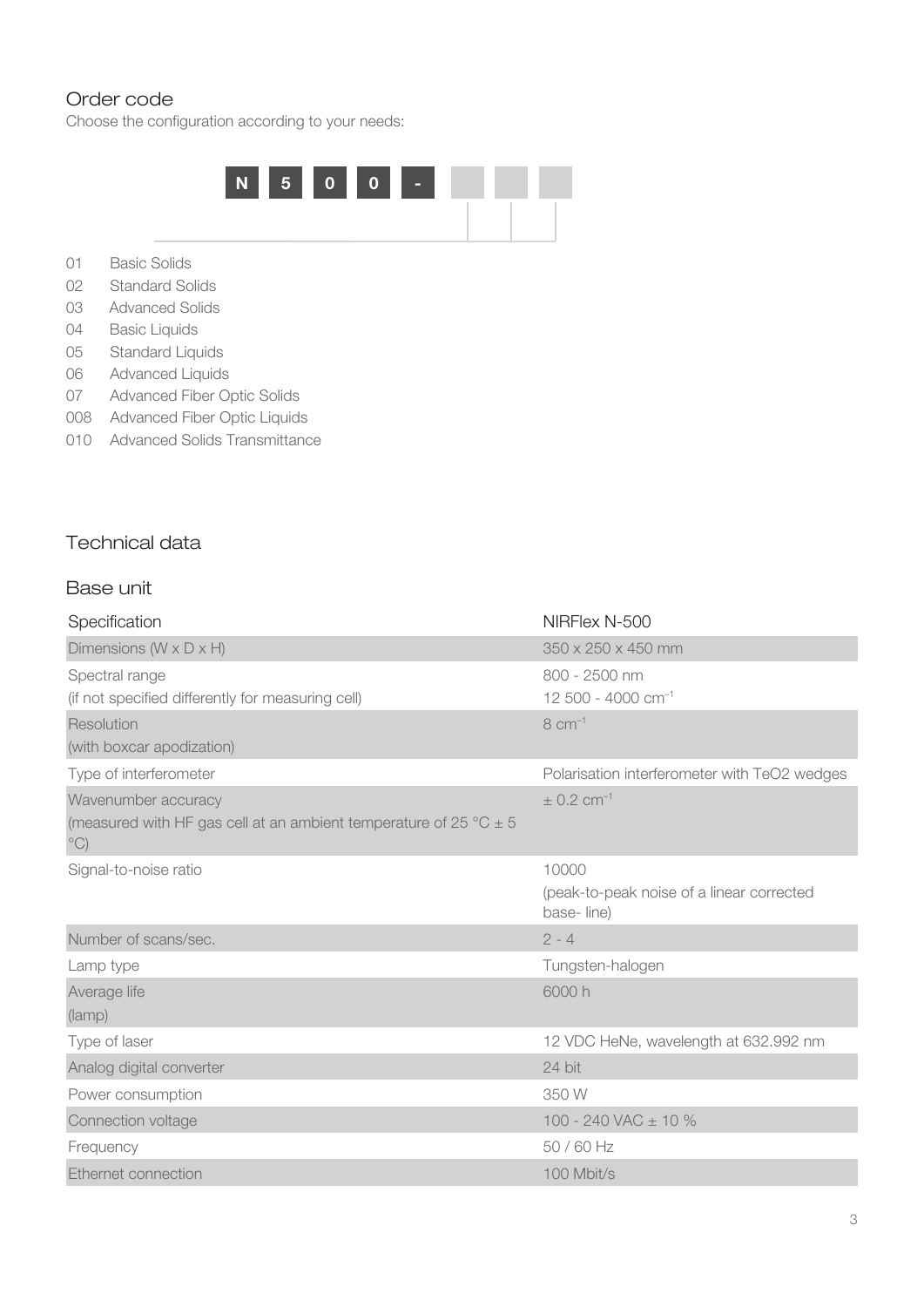## Measurement cells

## NIRFlex Solids

| Detector              | <b>Extended range InGaAs (temperature controlled)</b> |
|-----------------------|-------------------------------------------------------|
| Operating temperature | 5 - 35°C                                              |

| Sample holding accessories                                                                                          | Petri dish<br>holder | Vial holder  | $XI * holder$  | Tablet holder |
|---------------------------------------------------------------------------------------------------------------------|----------------------|--------------|----------------|---------------|
| Sample dimensions                                                                                                   | $100$ mm             | $10 - 15$ mm | Adaptable      | $5 - 10$ mm   |
| Illumination spot diameter                                                                                          | $9 \text{ mm}$       | 8 mm         | $9 \text{ mm}$ | 8 mm          |
| .¥∧ shoot on VI EBS . A shift . so so so so shortly the temperature sees . State of shoots at Esperant state to the |                      |              |                |               |

\*Customized XL Flow Cell for measurement of liquids in transflectance available on demand. Functional principle

| Background references applied             | Petri dish<br>holder | Vial holder | XL* holder | Tablet holder |
|-------------------------------------------|----------------------|-------------|------------|---------------|
| Internal reference                        | $\bullet$            |             |            |               |
| External reference                        | ۰                    | $\bullet$   | $\bullet$  | ۰             |
| Max. number of samples per sequence       |                      | 6           |            | 10            |
| Measurement based on diffuse reflection** | $\bullet$            | ۰           |            |               |
| Measurement based on transflectance**     | $\bullet$            |             |            |               |
| ** See Chapter "Measurement modes"        |                      |             |            |               |
| Compatible with                           | Petri dish<br>holder | Vial holder | XL* holder | Tablet holder |
| Petri dishes                              | $\bullet$            |             |            |               |
| High performance cup                      | $\bullet$            |             |            |               |
| Unbreakable cup                           | $\bullet$            |             |            |               |
| Vials                                     |                      | $\bullet$   |            |               |
| <b>Tablets</b>                            |                      |             |            | $\bullet$     |
| Small plastic bags                        |                      |             | ۰          |               |

## NIRFlex Liquids

| Sample temperature range                                        | Ambient temperature plus 10 °C up to 65 °C                                                                     |
|-----------------------------------------------------------------|----------------------------------------------------------------------------------------------------------------|
| Reproducibility of set sample temperature                       | $\pm$ 0.5 °C                                                                                                   |
| Temperature overshoot                                           | < 5 °C                                                                                                         |
| Overheating protection, automatic switch-off                    | T > 90 °C                                                                                                      |
| Detector                                                        | Extended range InGaAs (temperature controlled)                                                                 |
| Diameter of measurement spot                                    | $2 \, \text{mm}$                                                                                               |
| Type of cuvettes to be used*                                    | Cuvettes 12.5 x 12.5 x 45 mm with path lengths of 1, 2 (standard), 5,<br>and 10 mm using corresponding spacers |
| Time needed to achieve stable control of the<br>set temperature | Ambient temperature to 65 °C: 15 min                                                                           |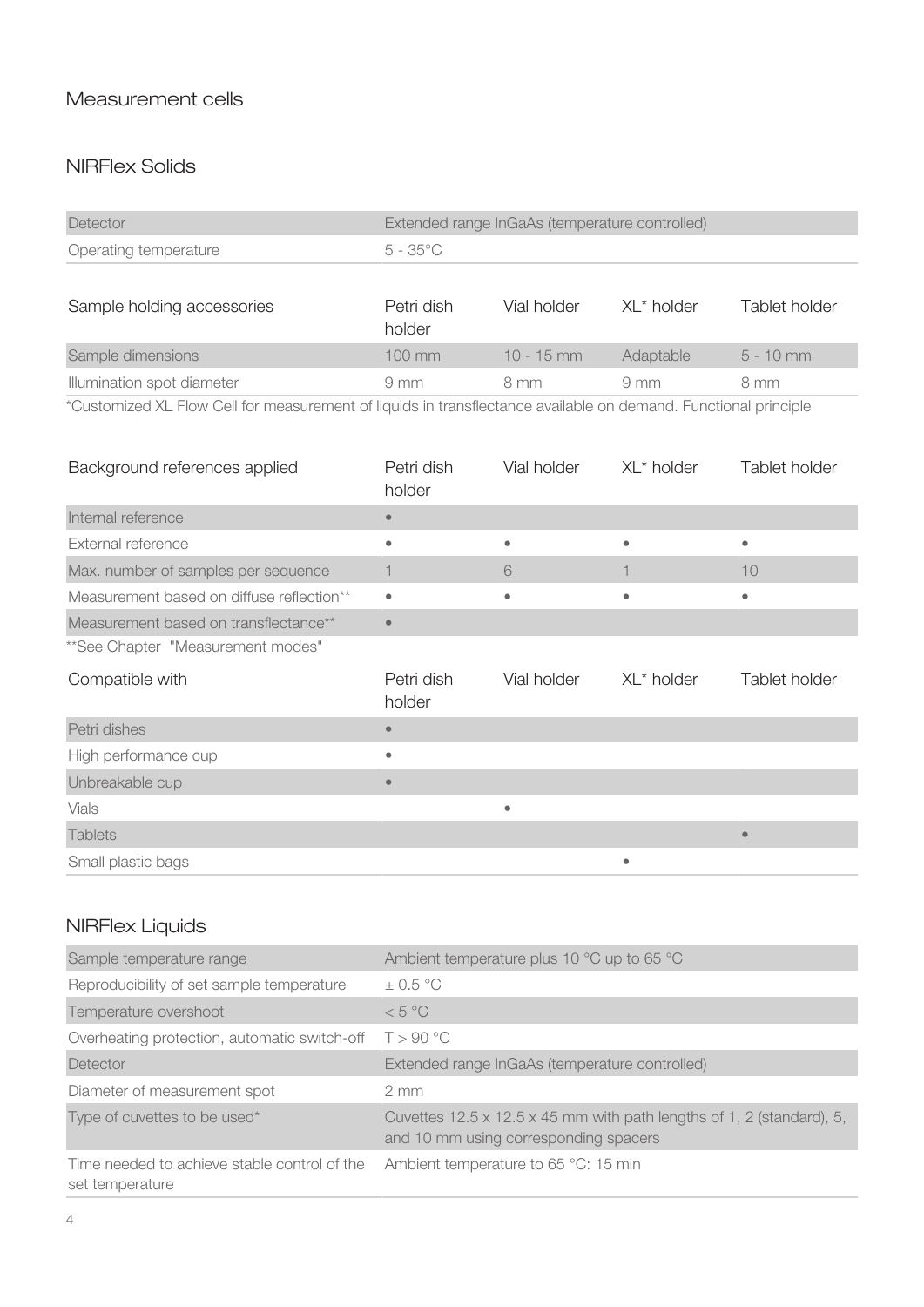## NIRFlex Fiber Optic Solids/ Liquids/SMA

| Fiber Optic Solids/ SMA                                  | <b>Fiber Optic Liquids</b>                                                                         |
|----------------------------------------------------------|----------------------------------------------------------------------------------------------------|
| $0 °C - 80 °C$                                           | $0 °C - 150 °C$                                                                                    |
|                                                          | 6 bar                                                                                              |
| Extended range InGaAs<br>(temperature controlled)        |                                                                                                    |
| $2 m, 3 m, 5 m*$                                         | 2 m (available up to 7 m)                                                                          |
| 0.5 mm, 1.0 mm, 1.5 mm* (with<br>transflectance adapter) | 2 mm (other path lengths avail-<br>able on request)                                                |
| > 560 (fiber bundle)                                     | 2 (single fiber)                                                                                   |
| $4 \, \text{mm}$                                         | 600 µm                                                                                             |
| Ambient temperature to 65 °C: 15<br>min                  |                                                                                                    |
|                                                          | *Datta languita ang languita af alaga filangaf OMAA ngustaga ang ang tanggalalala at agan ng langu |

\*Path length and length of glass fiber of SMA probes are customizable at convenience

## Transflectance adapter

| Max. operating temperature    | 120 $^{\circ}$ C            |
|-------------------------------|-----------------------------|
| Material                      | Steel no. 1.4435            |
| Transflectance adapter window | Quartz glass (Infrasil 303) |
| Available path lengths (x2)   | $0.5$ mm, 1.0 mm, 1.5 mm    |

## NIRFlex Solids Transmittance

| Detector                      | InGaAs (temperature controlled)                                             |
|-------------------------------|-----------------------------------------------------------------------------|
| Spectral range                | $12,500 - 6000$ cm-1<br>$800 - 1660$ nm                                     |
| Photometric dynamic range     | $0 - 6$ AU                                                                  |
| Photometric linearity         | Tested by certified NIST standards (rare earth oxide mixture)               |
| Typical signal-to-noise ratio | RMS for spectral segments of 300 cm-1 in the range of 11 000 -<br>6500 cm-1 |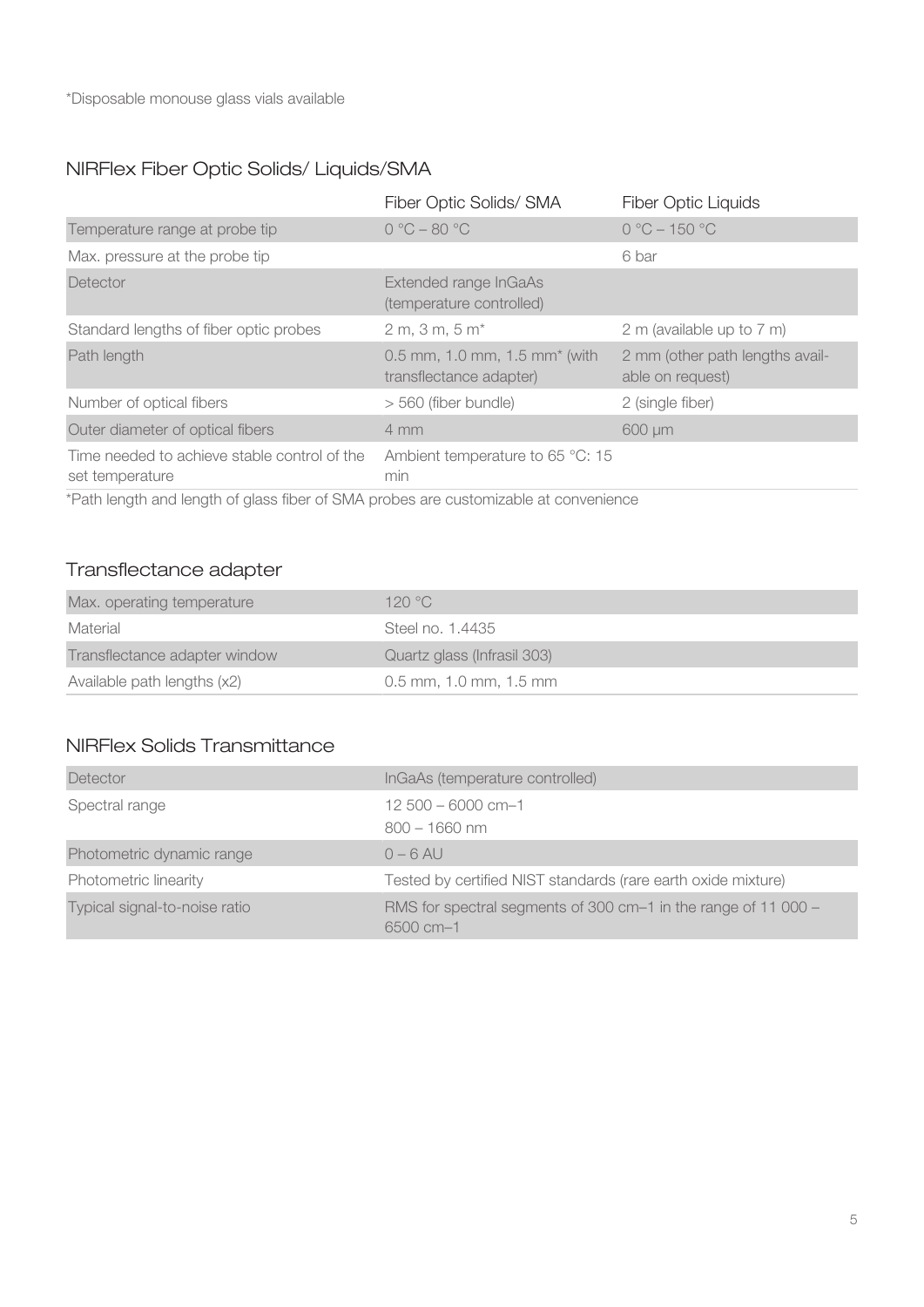### Accessories

|                                                                                                                                                    | Order no. | Image |
|----------------------------------------------------------------------------------------------------------------------------------------------------|-----------|-------|
| Glass petri dishes 10 pcs. (up view)                                                                                                               | 11072073  |       |
| Not suitable for use with Transflectance Cover                                                                                                     |           |       |
| High performance cup                                                                                                                               | 046259    |       |
| Robust cup                                                                                                                                         | 11055058  |       |
| Transflectance cover 0.3 mm                                                                                                                        | 041636    |       |
| Not suitable for use with robust cup                                                                                                               |           |       |
| NIRFlex N500 Base Unit                                                                                                                             | N505-003  |       |
| NIRFlex Interferometer incl. NIRWare Basic License                                                                                                 |           |       |
| <b>NIRFlex Solids</b>                                                                                                                              | N510-000  |       |
| Measurement of solid, cream and liquid samples in reflectance or trans-<br>flectance mode.                                                         |           |       |
| Petri Dish holder                                                                                                                                  | N510-001  |       |
| Measurement of solid, cream and liquid samples in petri dish, high perfor-<br>mance cup or unbreakable cup.                                        |           |       |
| Vial holder                                                                                                                                        | N510-002  |       |
| For measurement of solid samples using glass vials.                                                                                                |           |       |
| XL holder                                                                                                                                          | N510-003  |       |
| Measurement of liquid samples in transflectance or solid samples in diffuse<br>reflectance trough plastic bags or differents kinds of sample cups. |           |       |
| Tablet holder                                                                                                                                      | N510-004  |       |
| For measurement of tablets.                                                                                                                        |           |       |
| Set of Vials (200 pcs)                                                                                                                             | N560-015  |       |
| For measuring solid samples in diffuse                                                                                                             |           |       |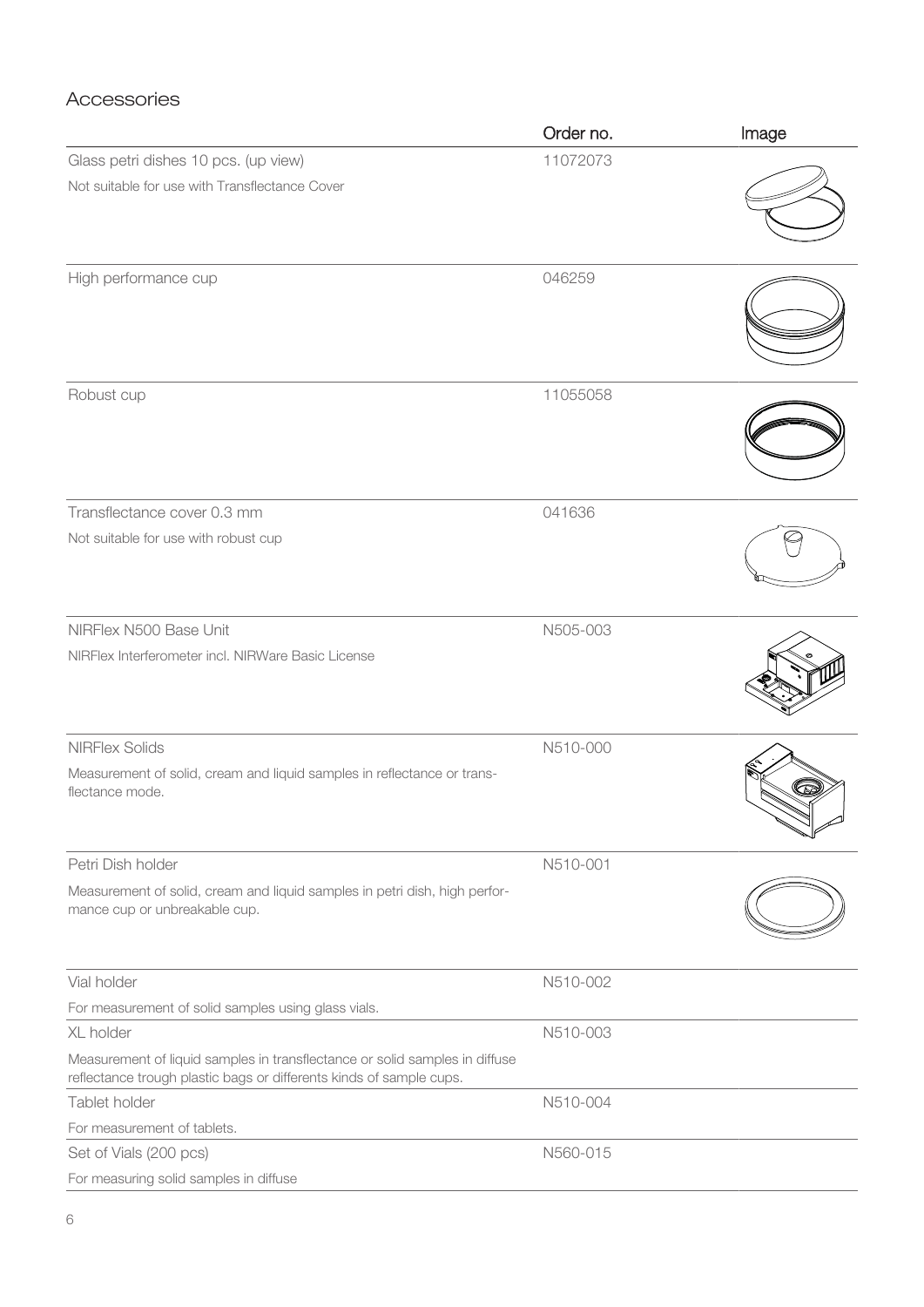|                                                                                                                                                                                                                                         | Order no. | Image |
|-----------------------------------------------------------------------------------------------------------------------------------------------------------------------------------------------------------------------------------------|-----------|-------|
| <b>NIRFlex Liquids</b>                                                                                                                                                                                                                  | N511-000  |       |
| Measurement of clear liquids in transmission mode. Possibility to work with<br>cuvettes of 1, 2 and 5 mm path lengths, as well as dispos- able vials with<br>8mm diameter.                                                              |           |       |
| Transflectance adapter                                                                                                                                                                                                                  | N512-006  |       |
| Open sleeve accessory for measurement of liquid samples with Fiber Optic<br>Solids Order code N512-000.                                                                                                                                 |           |       |
| <b>NIRFlex Fiber Optic Liquids</b>                                                                                                                                                                                                      | N513-000  |       |
| On-site measurement of liquid samples in transmission mode (2 mm path-<br>lenght). Resistant to highly corrosive liquids.                                                                                                               |           |       |
| NIRFlex Solids Transmittance                                                                                                                                                                                                            | N514-000  |       |
| Measurement of solids samples like tablets, capsules and powders in diffuse<br>transmis- sion. Various sample plates are available to accommodate a wide<br>range of tablet sizes and shapes. The plate needs to be ordered separately. |           |       |
| NIRFlex Fiber Optic SMA                                                                                                                                                                                                                 | N515-000  |       |
| Cell for reflectance as well as transmission measurement. Requires probes<br>and fiber optic cables to be ordered separately.                                                                                                           |           |       |
| Vials                                                                                                                                                                                                                                   | 049889    |       |
| Set of 1000 disposable vials with 8 mm outer diameter.                                                                                                                                                                                  |           |       |

|                                                                                                       | Order no. |
|-------------------------------------------------------------------------------------------------------|-----------|
| Kit Customer NIRFlex N-500                                                                            | 11062651  |
| Frequently used wear and spare parts for self-servicing your device, conveniently gathered in one kit |           |

## Description of function

The instrument is a benchtop Fourier Transformation Near Infrared spectrometer (FT-NIR) to identify and quantify analytes of interest. It generates an invisible near infrared interferogram beam which interacts with the mole- cules of a sample, generating a characteristic feedback. The feedback is picked up via a measurement cell by a detector and mathematically processed via Fourier transformation into a spectrum. This spectrum is charac- teristic for a given sample and allows identification as well as quantification of its components.

How the interferogram is generated

An interferogram is an interference pattern of phase-shifted beams. The NIRFlex is a single-beam polarization interferometer, generating its interferogram in four steps:

1. Polarization of the light source output

The polarizer  $\mathcal Q$  generates a well-defined polarization output of the undefined polarized light, emitted by the light source 1 . Thus, only diagonally polarized light is transmitted.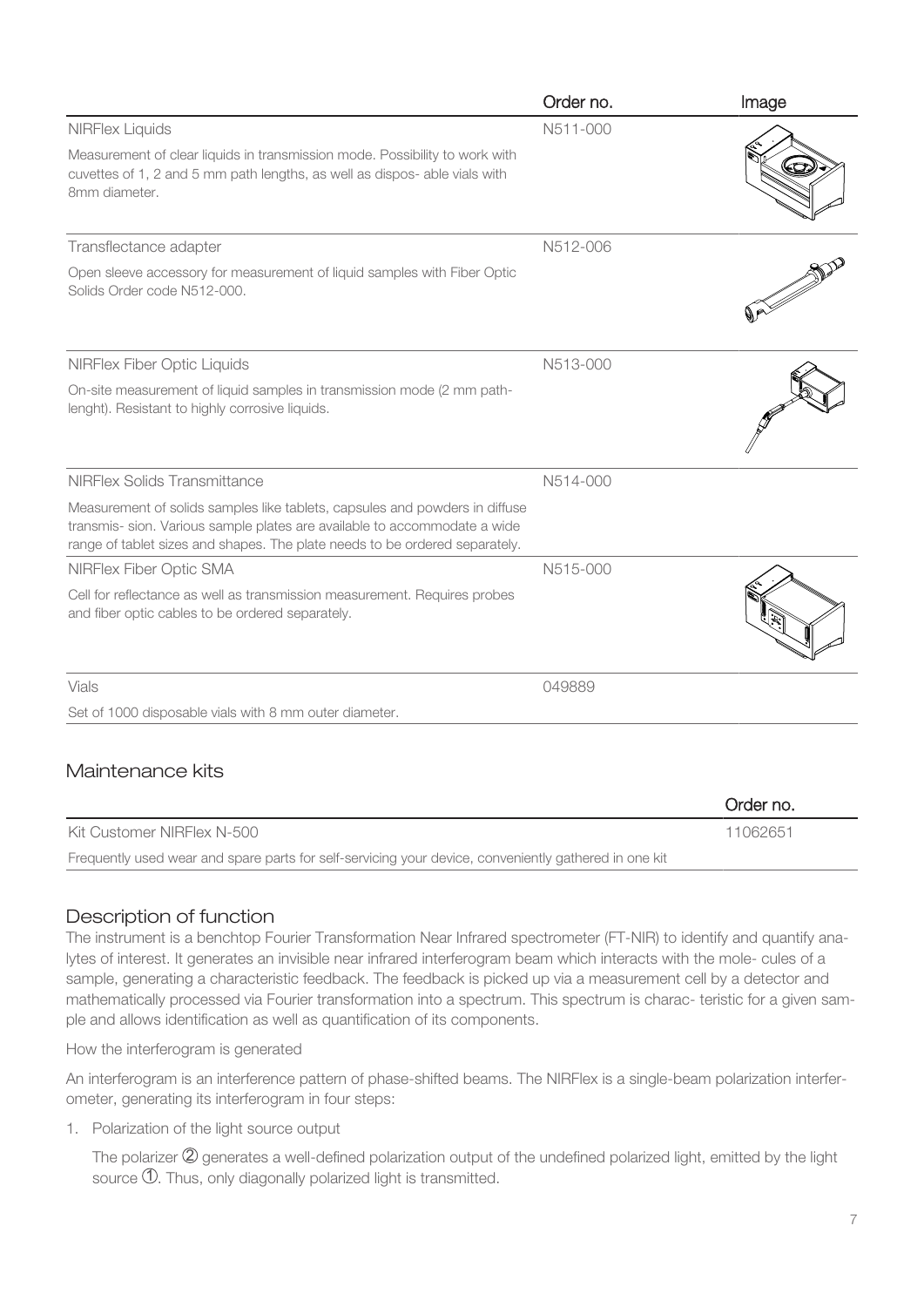2. Beam splitting and orthogonal polarization

The polarized light enters a double refracting block (comparator)  $\mathbb G$ . Here, the light is broken down into two, orthogonally polarized components with a small, static phase shift.

3. Generating the ongoing phase shift

An assembly of two double refracting wedges is arranged after the comparator. Wedge  $\Phi$  is stationary, while wedge  $\mathfrak G$  is constantly shifted back and forwards by a fast linear-drive. The movement and the geometric arrangement provides a change of thickness in the light path. This leads to an ongoing phase shift between the light beams.

4. Beam recombination and interferogram output

A second polarizer  $\textcircled{\small{6}}$  converts the phase shifted beams into a single light output with intensity variation – the interferogram



### Effective NIR light path

| Number         | Explanation                                                                 |
|----------------|-----------------------------------------------------------------------------|
| $\bigcirc$     | NIR light source assembly with spare lamp and motorized parabolic reflector |
| $\circled{2}$  | First polarizer                                                             |
| $\circled{3}$  | Comparator (double refracting block)                                        |
| $\bigcirc$     | Stationary double refracting wedge                                          |
| $\circledS$    | Moving double refracting wedge                                              |
| $\circledcirc$ | Second polarizer                                                            |
| $\circled{7}$  | Sample                                                                      |
| $\circledS$    | Interferogram detector                                                      |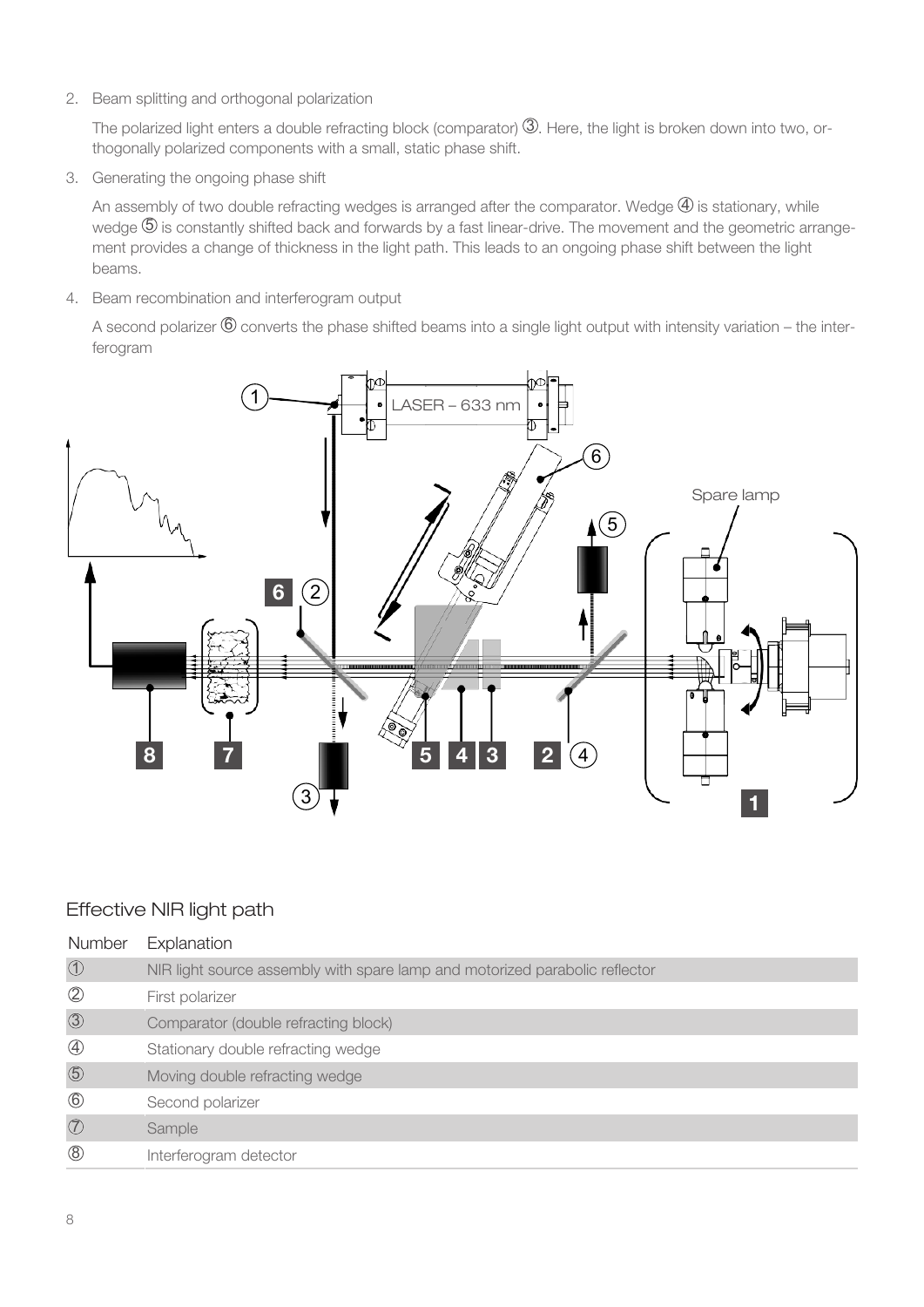### Reference laser signal path

| Number          | Explanation                                                 |
|-----------------|-------------------------------------------------------------|
| П               | Laser output window                                         |
| $\vert$ 2       | Second polarizator (works as a beam splitter for the laser) |
| $\sqrt{3}$      | Laser output-power sensor                                   |
| $\overline{4}$  | First polarizer                                             |
| $\vert 5 \vert$ | Laser feedback detector                                     |
| $6\phantom{a}$  | Linear motor for wedge movement                             |

#### Measurement modes

### Transflectance mode

Translucent and opaque liquids can be analyzed via transflectance mode. The light penetrates the liquid, is diffusely reflected by the reference plate and passes through the sample a second time. The transflected rays contain the spectral information of the sample.



- ${\mathfrak{D}}$  Transflectance cover
- $\mathfrak D$  Petri dish
- 3 Sensor
- 4 Light

### Diffuse reflection mode

Non-translucent materials can be analyzed via diffuse reflection.

NIR light penetration is limited by the sample material. It interacts with the sample, is refracted and diffusely reflected into the sensor. The reflected rays contain the spectral information of the sample.



2 Sensor  $\mathfrak{D}% _{T}=\mathfrak{D}_{T}\!\left( a,b\right) ,\ \mathfrak{D}_{T}=C_{T}\!\left( a,b\right) ,$  Light